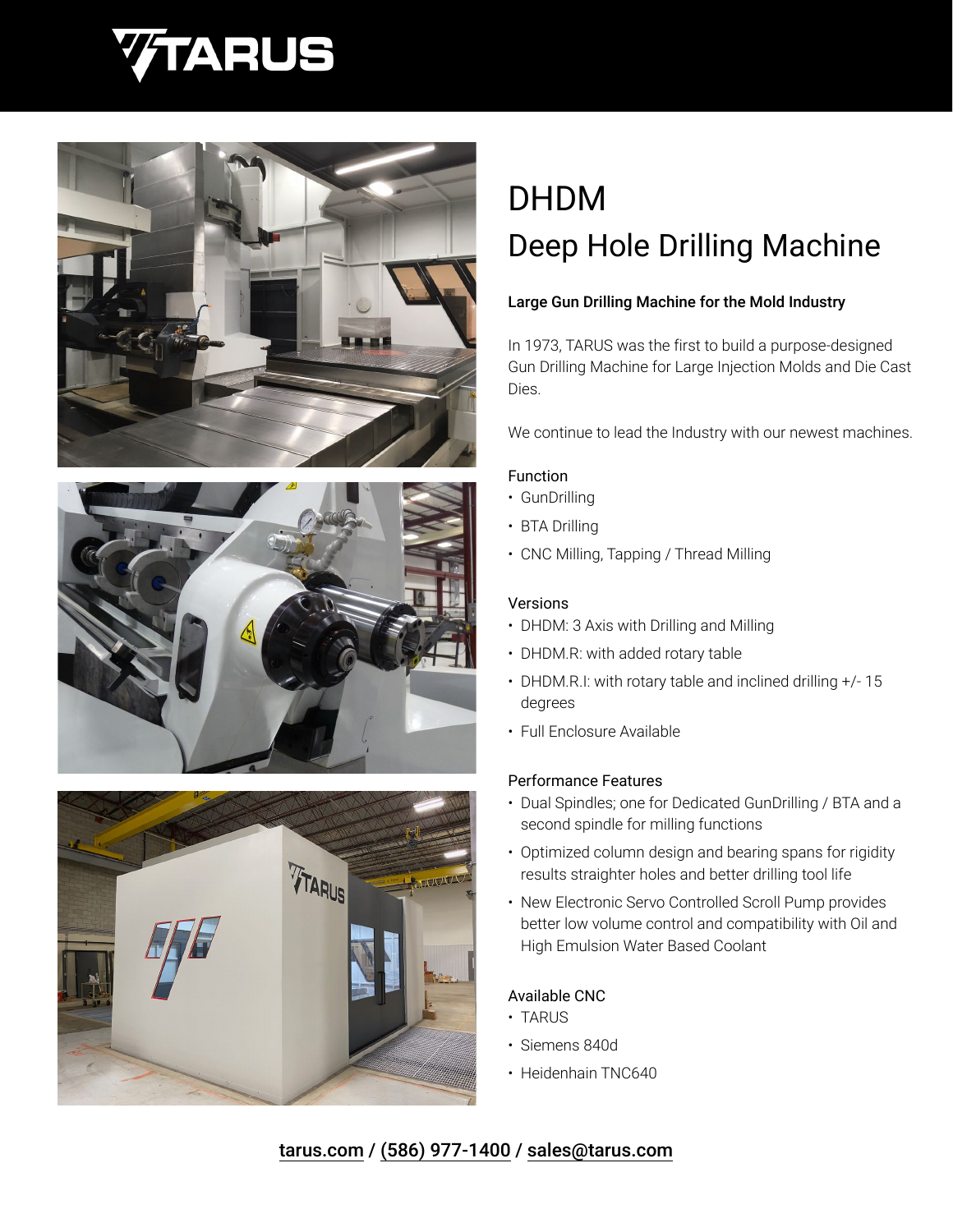



| <b>DHDM Specifications</b>                          | Imperial                 | <b>Metric</b>                    |
|-----------------------------------------------------|--------------------------|----------------------------------|
| X Axis (table lateral)                              | 96", 130" and 144"       | 2,438 mm, 3,302 mm and 3,658 mm  |
| Y Axis (vertical)                                   | 60"                      | 2,336 mm                         |
| W Axis (column in and out)                          | 30"                      | 1,371 mm                         |
|                                                     |                          |                                  |
| <b>B</b> Axis<br>(Optional Rotary Table, DHDM-R)    | 360,000 increments       |                                  |
| C Axis<br>(Optional Drill / Mill Incline, DHDM-R-I) | $+/- 15^{\circ}$         |                                  |
|                                                     |                          |                                  |
| Work Table A                                        | 60" by 96" / 65,000 lb   | 1,524 mm by 2,438 mm / 30,000 kg |
| Work Table B                                        | 60" by 144" / 95,000 lb  | 1,524 mm by 3,657 mm / 43,000 kg |
| Work Table C                                        | 96" by 144" / 120,000 lb | 2,438 mm by 3,657 mm / 54,500kg  |
| Rotary Table A                                      | 59" x 59" / 65000 lb     | 1,500 mm by 1,500 mm / 30,000 kg |
| Rotary Table B                                      | 59" by 78" / 65,000 lb   | 1,500 mm by 2,000 mm / 30,000 kg |
| Rotary Table C                                      | 120"by 120" / 120,000 lb | 3,048mm by 3,048 mm / 54,500 kg  |

# [tarus.com](https://tarus.com) / [\(586\) 977-1400](tel:5869771400) / [sales@tarus.com](mailto:sales@tarus.com?subject=TARUS%20Machine%20Inquiry)